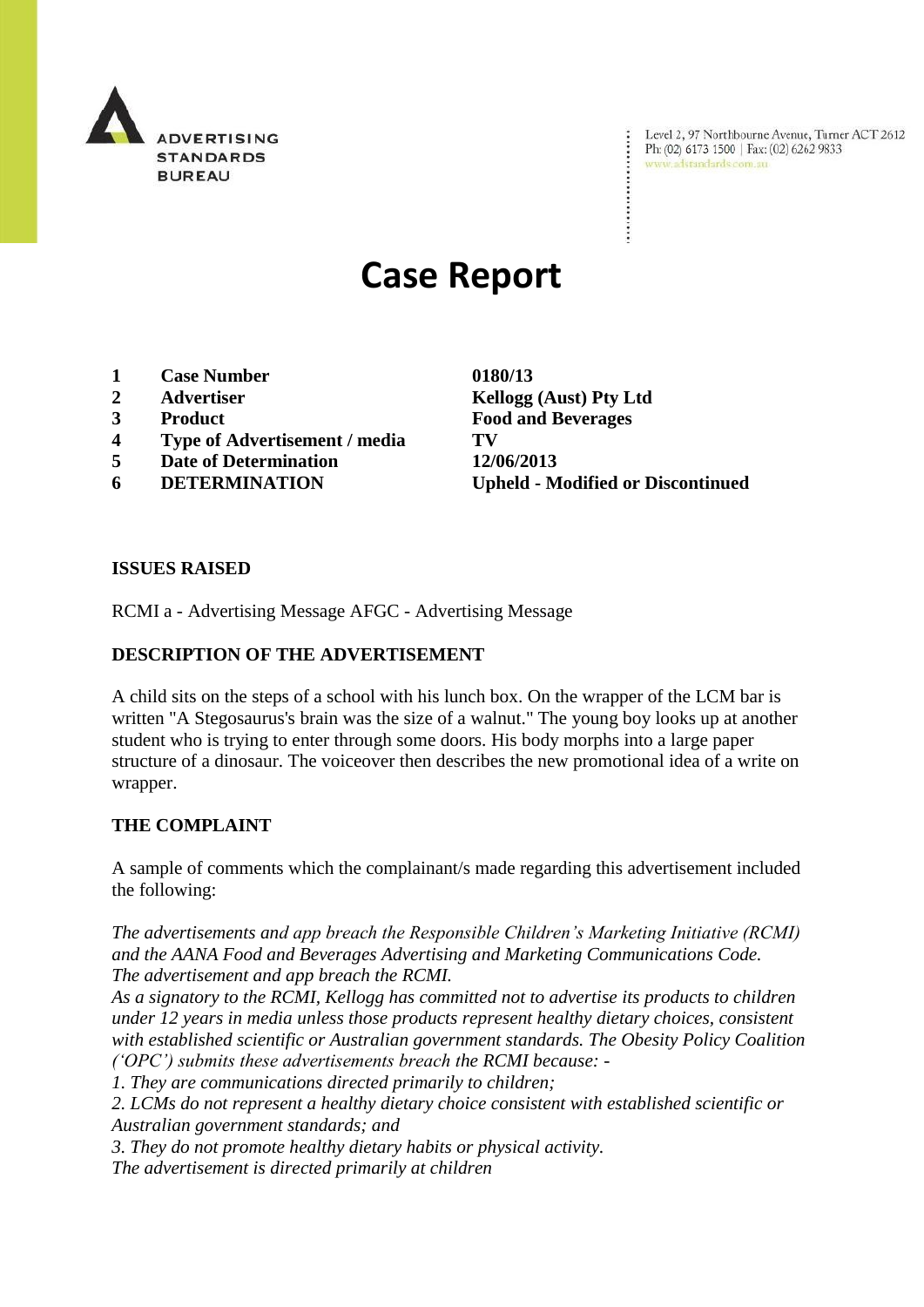*The Board"s responsibility to protect children from advertising of unhealthy foods stems from children"s susceptibility to advertising, particularly advertising featuring fantasy, adventure and animal themes. Television provides one of the first, and most familiar, experiences of commercial food promotion and has now been shown to cause significant increases in intake, particularly in overweight and obese children, and enhanced preference for high carbohydrate and high fat foods in children (E Boyland and J Halford, "Television advertising and branding: effects on eating behaviour and food preferences in children" (2013) 62 Appetite 236.) Research involving 8, 9 and 10 year old children found that use of fantasy themes was associated with positive attitudes toward an advertisement (Gregory Rose et al, "Fantasy in Advertising Targeted at Children"s" Fall 2012 41(3) Journal of Advertising 75–90). The study also found that young children have less subject knowledge than older children and are particularly susceptible to fantasy appeals.*

*The LCM advertisements rely heavily on fantasy themes and animated animals. While the Board has decided previously that certain school-yard advertisements for Kellogg LCM products have not been directed primarily to children (0494/12 and 0228/12), we submit these "exciting facts" commercials represent a novel and dramatic escalation in the advertiser"s strategic targeting of children.*

*Specifically, we submit the following salient features establish these advertisements are directed primarily to children: -*

*1. the advertisements are shown from the point of view of the children, not from the point of view of adults or onlookers observing the children;*

*2. they use toy-like animations, depicting the dinosaur and snails as creatures only these particular children can see;*

*3. the advertisements use both fantasy and animals as devices, both of which are basic themes to which modern advertising literature acknowledges are linked to positive responses in children (see Rose et al, above);*

*4. the advertisements take the viewer inside the imaginations of the children, to depict whimsical childish characters acting out the facts they have just read, in a manner that will appeal specifically to children"s sense of wonderment and adventure.*

*Further, the advertisement was broadcast during many daytime and weekend programs directed at children and watched by large numbers of children. These included Skippy (broadcast at 2.10pm on 22 April 2013 on Channel 9 in Melbourne), RSPCA Animal Rescue (broadcast at 8.13 on 7 May 2013 on Chanel 7 in Sydney), and Problem Child 2 (broadcast at 4.45pm on Sunday 21 April 2013 in Brisbane on Chanel 7). In short, these advertisements are plainly marketing communications directed primarily to children, within the meaning of the RCMI and associated guidelines. The fact that the voiceover at the end of the commercial appears to address parents does not detract from this.*

*LCMs do not represent a healthy dietary choice.*

*According to the Dietary Guidelines for Children and Adolescents in Australia, care should be taken in relation to children"s diets to consume only moderate amounts of sugars and foods containing added sugars. The recently released Australian Dietary Guidelines 2013 also recommend that Australians limit intake of foods and drinks containing added sugar and salt.*

*LCM Original Bars are very high in sugar (30% by weight), contain saturated fat from hydrogenated soyabean oil and are high in energy, containing 1720 kJ per 100g. They are not a healthy snack choice, and the consumption of energy dense, high-sugar products such as LCM Original Bars can contribute to weight gain and obesity in children.*

*We submit the board should not accept any argument from the advertiser that LCMs are a "treat" food, that may be consumed occasionally within the context of a balanced diet, because the app, promoted in the television ad and downlaodable online, sends out an*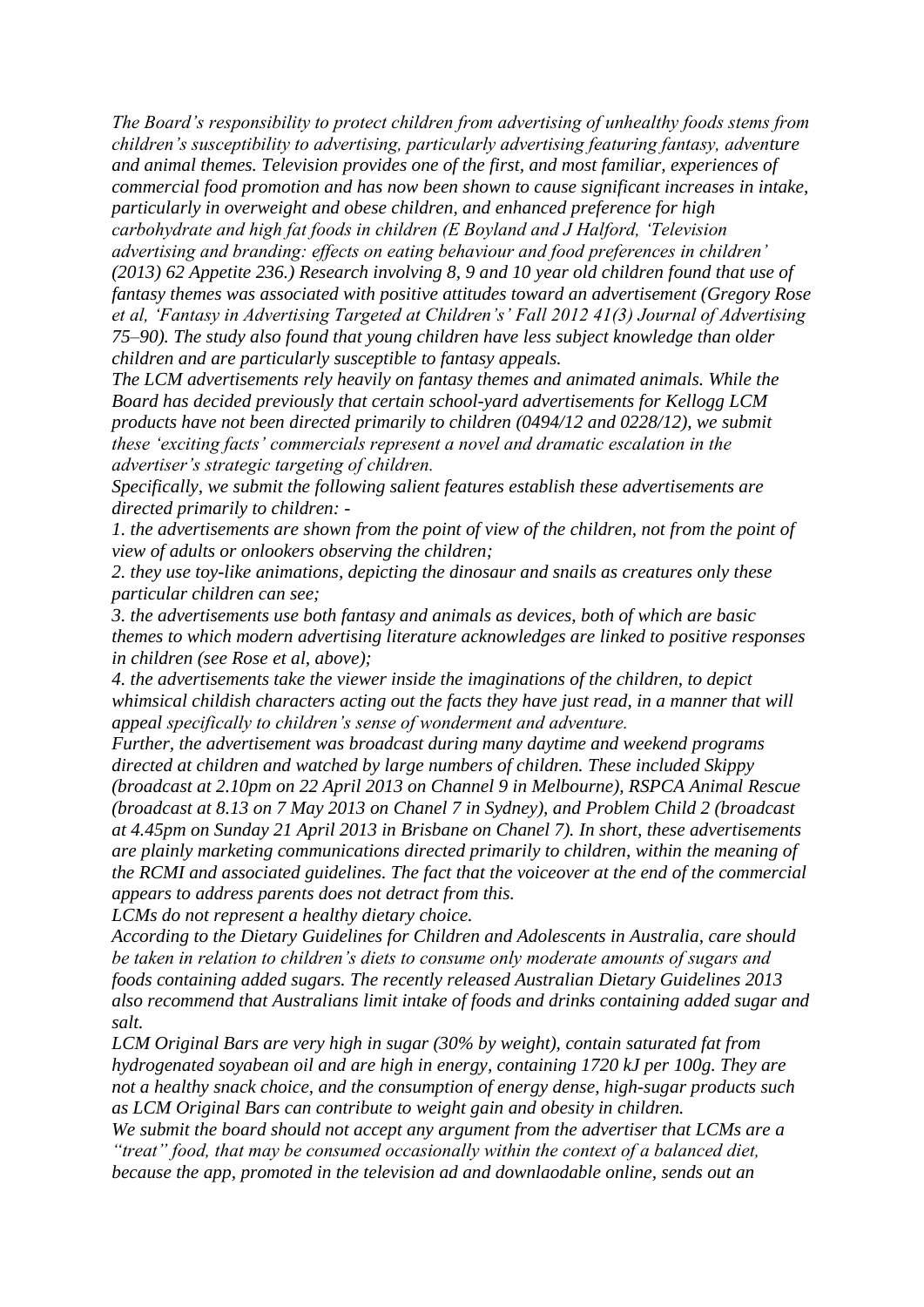*exciting fact each day, designed to be written on an LCM package. The app expressly encourages daily consumption, with the promotional web page stating "We know how much your kids enjoy being surprised, which is why we want to help you create fun messages to write on their LCMs wrappers each day" (see http://www.lcms.kelloggs.com.au/). The advertisement therefore cannot reasonably be construed as promoting only occasional consumption of LCMs.*

*The advertisement does not promote good dietary habits or physical activity Even in the case of a product that (unlike LCMs) represents a healthy dietary choice, the RCMI provides that Kellogg may only advertise the product to children if the advertising and/or marketing communication activities reference, or are in the context of, a healthy lifestyle, designed to appeal to the intended audience through messaging that encourages: - 1. Good dietary habits, consistent with established scientific or government criteria; and 2. Physical activity.*

*The Board has previously noted that merely omitting any references to unhealthy eating choices is not sufficient to discharge this obligation (0454/11). It is quite clear that the advertiser is required to positively encourage good dietary habits and physical activity. These advertisements patently fail to depict both good dietary habits and physical activity. The children depicted remain sedentary throughout the advertisements. This amounts to further breach of the RCMI.*

*Further, and in the alternative, the OPC submits that the advertisements and app are in breach of clause 2.1 of the AANA Food and Beverages Code, which states:*

*"Advertising or Marketing Communications for Food or Beverage Products shall be truthful and honest, shall not be or be designed to be misleading or deceptive or otherwise contravene Prevailing Community Standards, and shall be communicated in a manner appropriate to the level of understanding of the target audience of the Advertising or Marketing Communication with an accurate presentation of all information including any references to nutritional values or health benefits".*

*These advertisements and app contravene prevailing community standards by promoting unhealthy food and beverages to children using fantasy themes, animals and animation. Community standards are generally understood to be norms bounding acceptable conduct. The OPC draws the Board"s attention to findings from the American Psychological Association Task Force on Advertising and Children Report (as discussed by Rose et al, 2013, above) which has found that children under the age of eight do not possess sufficient cognitive ability to understand the persuasive intent of advertising. We submit that the themes, visuals and placement of these ads (in programs including "Skippy"), reveal a calculated attempt to profit from this vulnerability. The advertiser has not communicated in a "manner appropriate to the level of understanding of the target audience" and this contravenes prevailing community standards. When considering the scope of "prevailing community standards", the board will be further assisted by recent research showing 83% of Australian main grocery buyers surveyed in 2012 were in favour of banning advertising of unhealthy food at times when children watch TV (Belinda Morley et al, "Public opinion on food-related obesity prevention policy initiatives" 2012 23(2) Health Promotion Journal of Australia 86). Conclusion*

*For the above reasons, the OPC submits the broadcast of these advertisements is unacceptable advertising conduct, which is harmful to children and contravenes prevailing community standards and provisions of the RCMI. We ask the ASB to request that Kellogg withdraw the advertisements immediately.*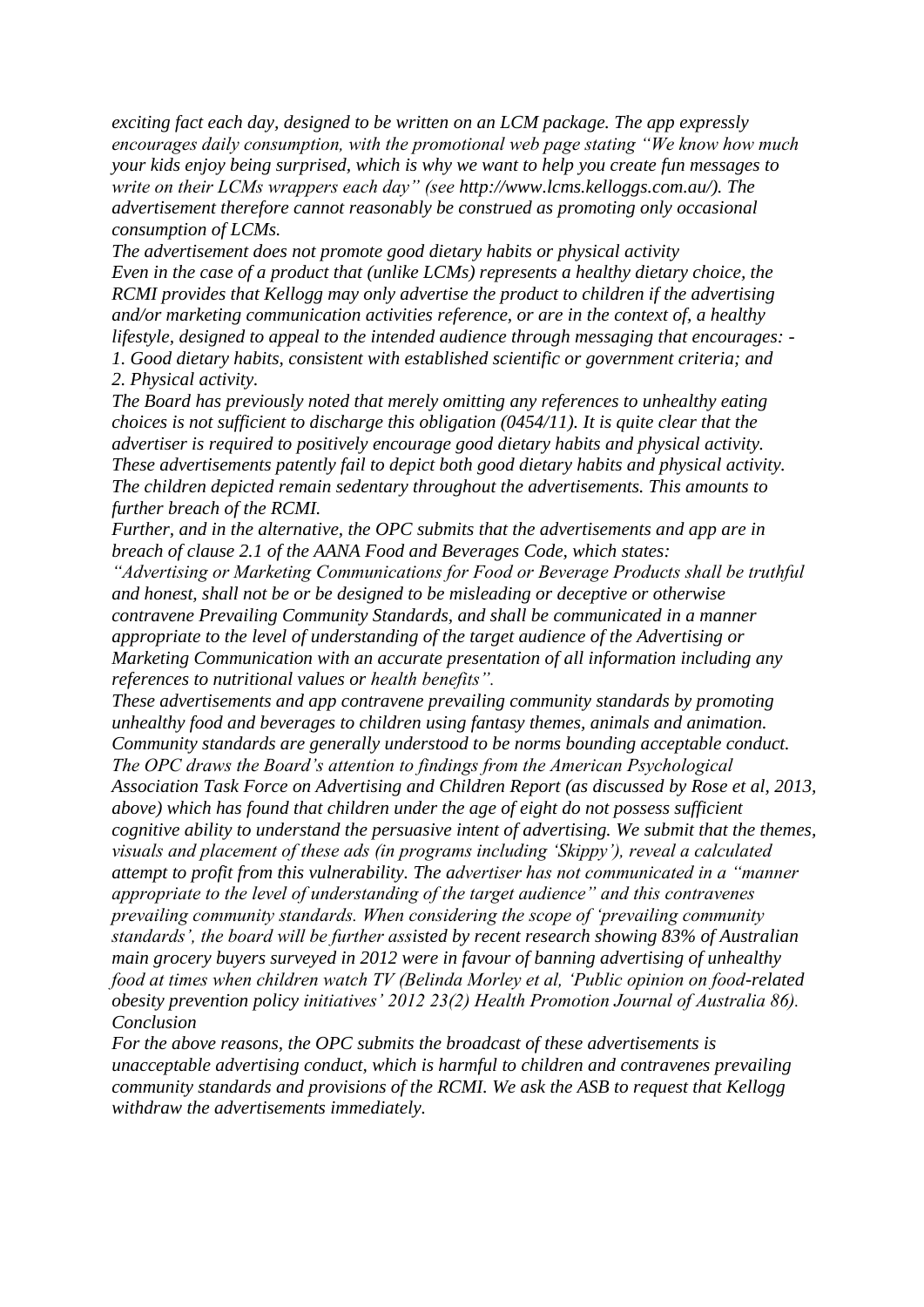## **THE ADVERTISER'S RESPONSE**

Comments which the advertiser made in response to the complainant/s regarding this advertisement include the following:

*Prior to addressing the substantive issues, Kellogg would like to confirm its long-standing support for the ASB and its commitment to uphold the relevant Codes together with its own internal guidelines.*

*1) Description of Advertisement and Summary of Complaint*

*a) Conceptually, this advertising campaign centres upon bringing knowledge to life by providing the main grocery buyer (MGB"s) with a tool, namely the App, that allows them to download fun, thought-provoking and interesting facts, which may be conveyed to their child on a LCMs writable wrapper bar.* 

*b) The advertisement contains scenes depicting a school boy reaching into his lunch box, picking up an LCMs bar and reading the write on message which states "A Stegosaurus's brain is the size of a walnut".*

*c) Upon reading the write on message, the school boy then turns around to another boy pushing on the school entrance that has a sign that clearly says "Pull". The other boy suddenly turns into to a paper life-size Stegosaurus.* 

*d) The advertisement then cuts back to a kitchen scene where the MBG is depicted handwriting a message on an LCMs bar. In this scene, a pack of LCMs bars is placed alongside a lunch box containing a packed lunch, some fruit, and a container of water. A close up of the LCMs bar and details regarding the Exciting Fact App are then displayed with an accompanying voiceover which states: "LCMs write on wrappers Exciting Facts. Another fun way to surprise them."* 

*e) The complaint is made under the Australian Food and Grocery Council Responsible Children"s Marketing Initiative (RCMI), the AANA Food and Beverages Advertising and Marketing Communications Code (Food Code).* 

*f) The substantive complaints appear to be that the advertisement is a marketing communication:*

*i) directed primarily to children;*

*ii) is not representative of a healthy dietary choice consistent with scientific or Australian Government standards; and*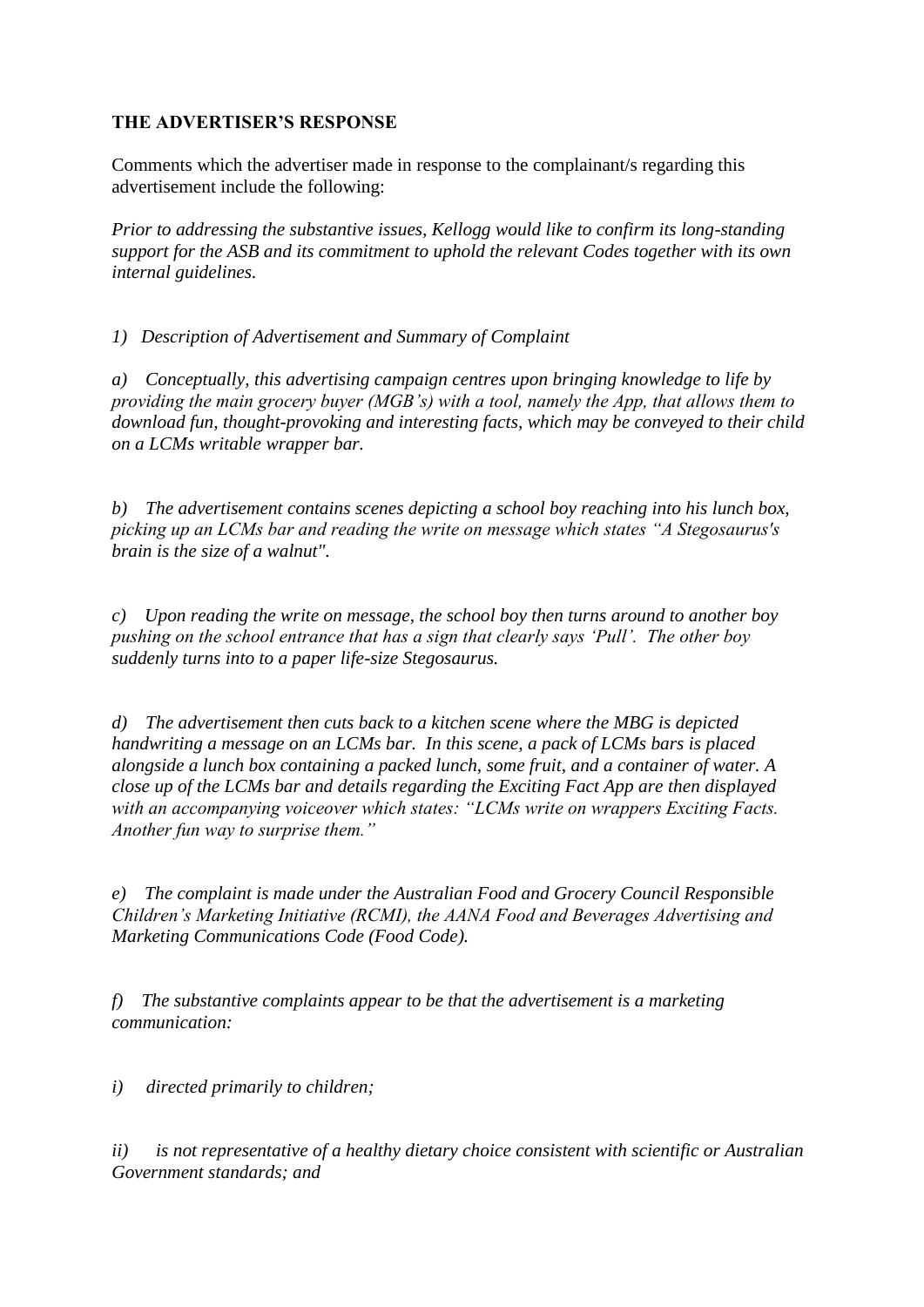*iii) that does not promote healthy dietary habits or physical activity.* 

*Furthermore, the complainant submits that the advertisement breaches section 2.1 of the Food Code.* 

*Our responses to each of the substantive complaints are contained below.* 

*2) Australian Food and Grocery Council's Responsible Children"s Marketing Initiative (RCMI)* 

*We submit that the RCMI does not apply in this instance as the advertisement is not directed at children.* 

*The RCMI applies to "marketing communications to children" under 12 "in media". The relevant definitions in the RCMI are set out below:*

*"Advertising or Marketing Communications to Children is defined by the AANA Code for Advertising and Marketing Communications to Children and means advertising or marketing communications which, having regard to the theme, visuals and language used, are directed primarily to Children and are for Product."*

*"Media means television, radio, print, cinema and third-party internet sites where the audience is predominantly children and/or having regard to the theme, visuals, and language used are directed primarily to children. In regards to television, this includes all P and C programs; all programs where more than 50% of the audience is children under 12 years; plus those G rated programs that meet the criteria above as being designed for children."*

*Kellogg has taken very deliberate steps to ensure that this advertisement is aimed at MGB"s and not children less than 12 years of age.* 

#### *Media Buy*

*Objectively, Kellogg's media buy is targeted at MGBs and we have gone to great lengths to ensure that the advertisement was not placed in "media" within the meaning of the RCMI.*

*The advertisement has a CAD placement code of "W" which means:*

*"May be broadcast at any time during P and C programs or adjacent to P or C periods. Exercise care when placing in cartoon and other programs promoted to children or likely to attract a substantial child audience".*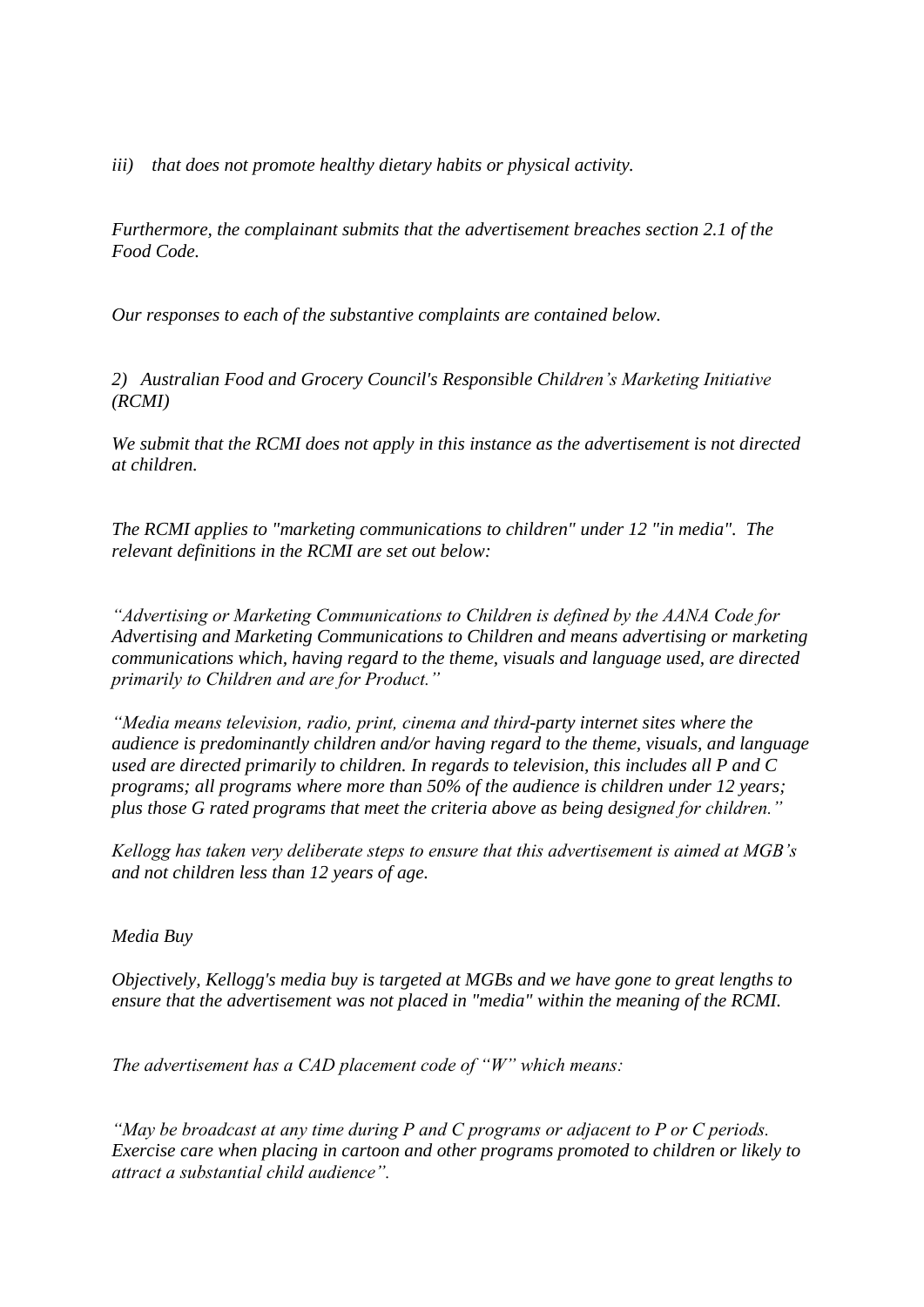*Kellogg"s standing instructions to its media buyer are:*

*- that animated shows and family targeted movies are to be avoided;*

*- that bonus spots will not be accepted without prior agreement, in writing, as to the bonus spots on offer; and* 

*-* Kellogg media is to be placed around programs where the proportion of children under *12 years of age is below 25%.* 

*We refer you to the enclosed spread sheet showing information on the media buy for free to air television spots for the advertisement (including audience demographic information). In respect of the specific programs referred to in the complaint ("Skippy" and "RSPCA" and "Problem Child Two"), we wish to highlight that:*

*- "Skippy" was a bonus spot which ran at 2:11am (not 2.10pm as alleged in the complaint) and no children watched this show;* 

*- "RSPCA" was booked as "My Kitchen Rules". Further, only 8% of the audience for RSPCA were children 0-12* 

*- "Problem Child Two" was booked as "Better Homes & Gardens". Only 22% of the audience "Problem Child Two" were children 0-12.* 

*Please note that due to last minute programming changes, several programs were changed to more children skewed programs than were intended by Kellogg. This is clearly a matter outside Kellogg's control.* 

*Kellogg respectfully submits that by airing this advertisement during programs where the proportion of children under 12 years of age is below 25%, it goes further than required of it under the 50% threshold contained in the definition of "Media" under the RCMI. In addition, Kellogg maintains an internal approval process for the review of all externally facing media. Within those internal processes, we discuss the requirements of the RCMI, The Food Code, the AANA Code of Ethics and other codes where applicable.*

*Theme, visuals, and language* 

*Kellogg acknowledges that the advertisement features imagery which is imaginative and*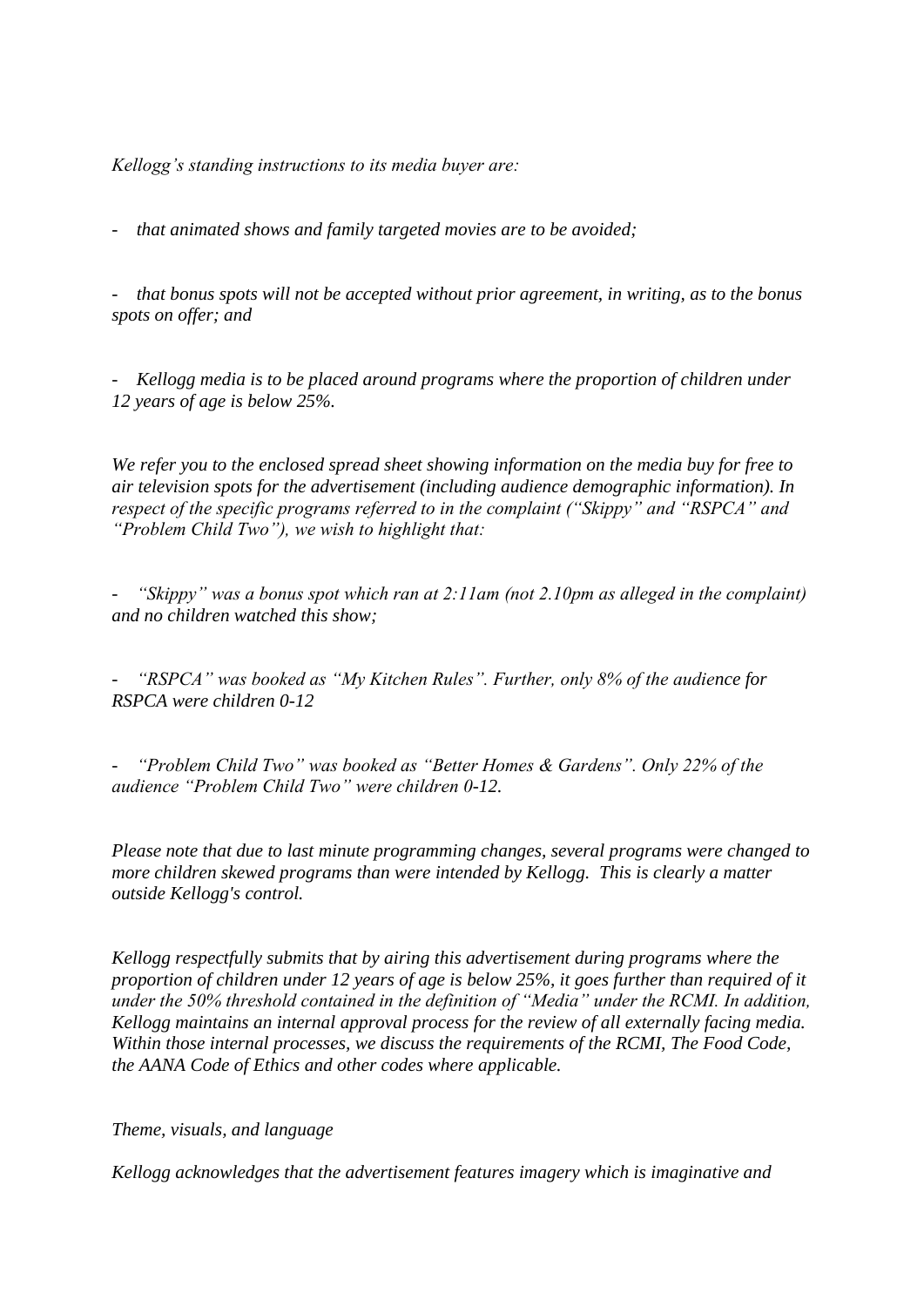*fantastical in nature, which has been used to illustrate the exciting and thought-provoking nature of various facts regarding the world we live in. Kellogg disputes that the use of fantastical imagery alone necessarily leads to a conclusion that an advertisement is directed primarily at children, and says that fantasy is common in adult directed media. For example, the DVD of the First Series of "Game of Thrones" is rated "R" even though the series is quite clearly in the fantasy genre. In the advertisement the subject of the complaint, such imagery is used to encourage MGB"s to download and use the Exciting Fact App so that they may convey interesting and fun facts to their child during their lunch time experience, from time to time.* 

*The voiceover "LCMs write on wrappers Exciting Facts. Another fun way to surprise them" is an adult"s voice and the language, whilst straightforward, is not such that it could be argued to be child-focused as it is addressed directly to MGB"s. The use of the word "them" makes it clear that the advertisement is talking to MGBs, not children.*

*In addition, the LCM"s bars, are depicted in the closing frames next to a packed lunchbox, which is also indicative that this advertisement is aimed at those persons responsible for preparing school lunches, being more often than not, the MGB of a household.*

*Furthermore, the Exciting Fact App was purposely designed to be downloaded and used by MGB"s and not children. This supports the fact that the advertisement is directed at MGB's and not children. The website where the App can be downloaded includes the following information about the App:*

*We know how much your kids enjoy being surprised, which is why we want to help you create fun messages to write on their LCMs wrappers each day.*

*Our brand new Exciting Facts App will help give you new and exciting daily facts and make it easier than ever to surprise your kids with a message they'll love.*

*It is apparent from the web copy that the intended audience of the App is adults, rather than children.*

*For the reasons stated above with reference to the targeted media buy and the adult voiceover addressing MGB"s, we strongly contend that this is not an advertisement that falls within the meaning of Advertising or Marketing Communication to Children under the RMCI.* 

*4) AANA Food and Beverages Advertising and Marketing Communications Code (Food Code)*

*The complaint also alleges that the advertisement contravenes section 2.1 of the Food Code, which states:*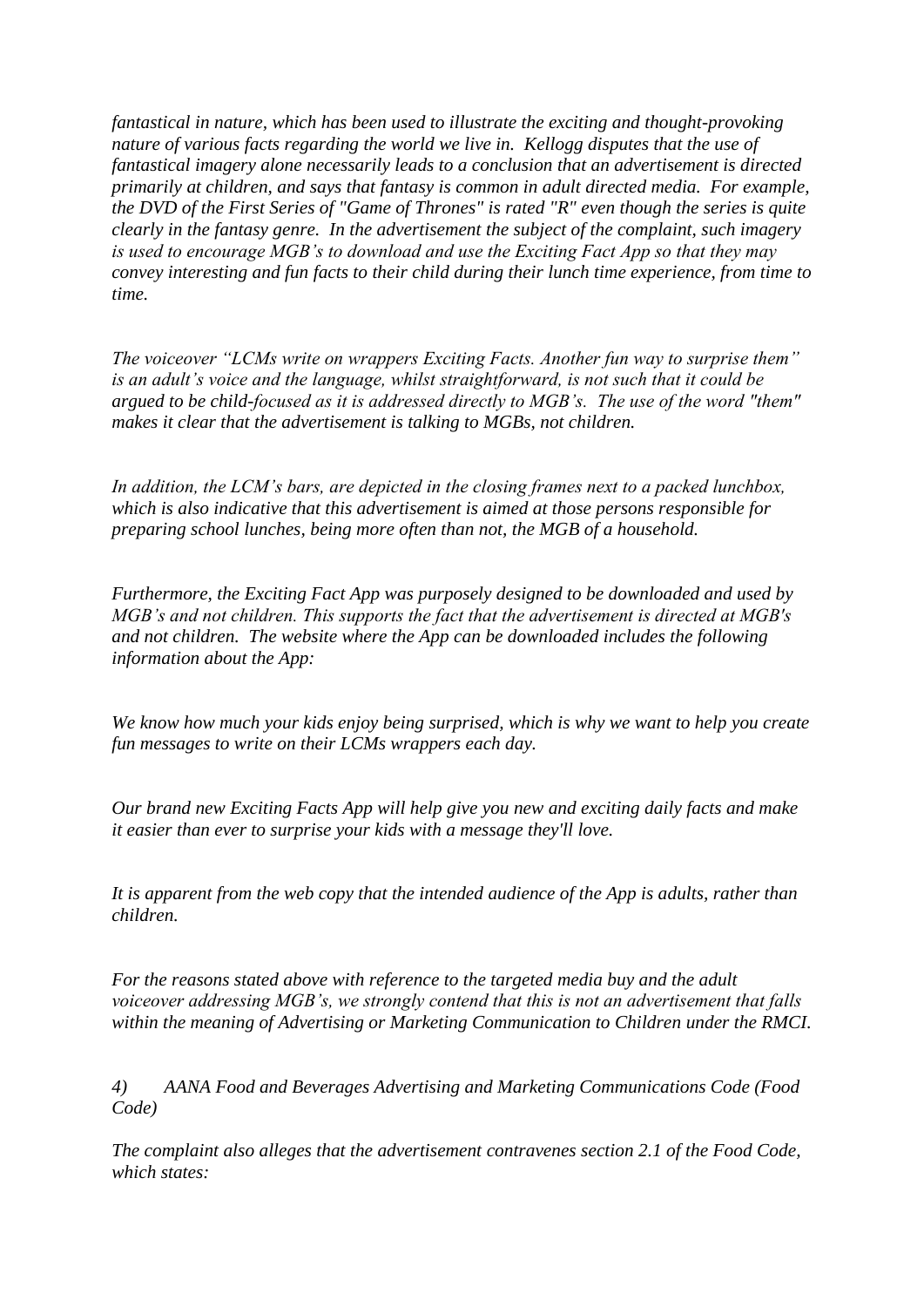*"Advertising or Marketing Communications for Food or Beverage Products shall be truthful and honest, shall not be or be designed to be misleading or deceptive or otherwise contravene Prevailing Community Standards, and shall be communicated in a manner appropriate to the level of understanding of the target audience of the Advertising or Marketing Communication with an accurate presentation of all information including any references to nutritional values or health benefits."*

*The complainant argues that the advertisement contravenes section 2.1 of the Food Code by:*

*- promoting unhealthy food and beverages to children using fantasy themes, animals and animation;*

*- not communicating in a manner appropriate to the level of understanding of the target audience.*

*This aspect of the complaint is founded on the allegation that the advertisement is directed at children. We respectfully submit that:*

*- for the reasons stated above the advertisement is directed at MGBs, not children.; and*

*- we have communicated in a manner appropriate to the level of understanding of MGB"s, as they are the target audience.*

*The board has previously found that "advertising a snack is not, of itself, something which is contrary to prevailing community standards" (0228/12). The advertisement does not make any nutrition benefit claims in relation to the product (express or implied) meaning that there cannot be any "reasonable expectation" on behalf of consumers that nutrition information will be included in the advertisement. Accordingly this aspect of the complaint must fail.*

*I would like to take this opportunity to address a few other matters that were raised in the complaint.* 

*The complainant states that "LCM Original Bars are very high in sugar (30% by weight), contain saturated fat from hydrogenated soyabean oil and are high in energy, containing 1720kj per 100g. They are not a healthy snack choice, and the consumption of energy dense, high sugar products such as LCM Original Bars can contribute to weight gain and obesity in children."* 

*In response Kellogg says:*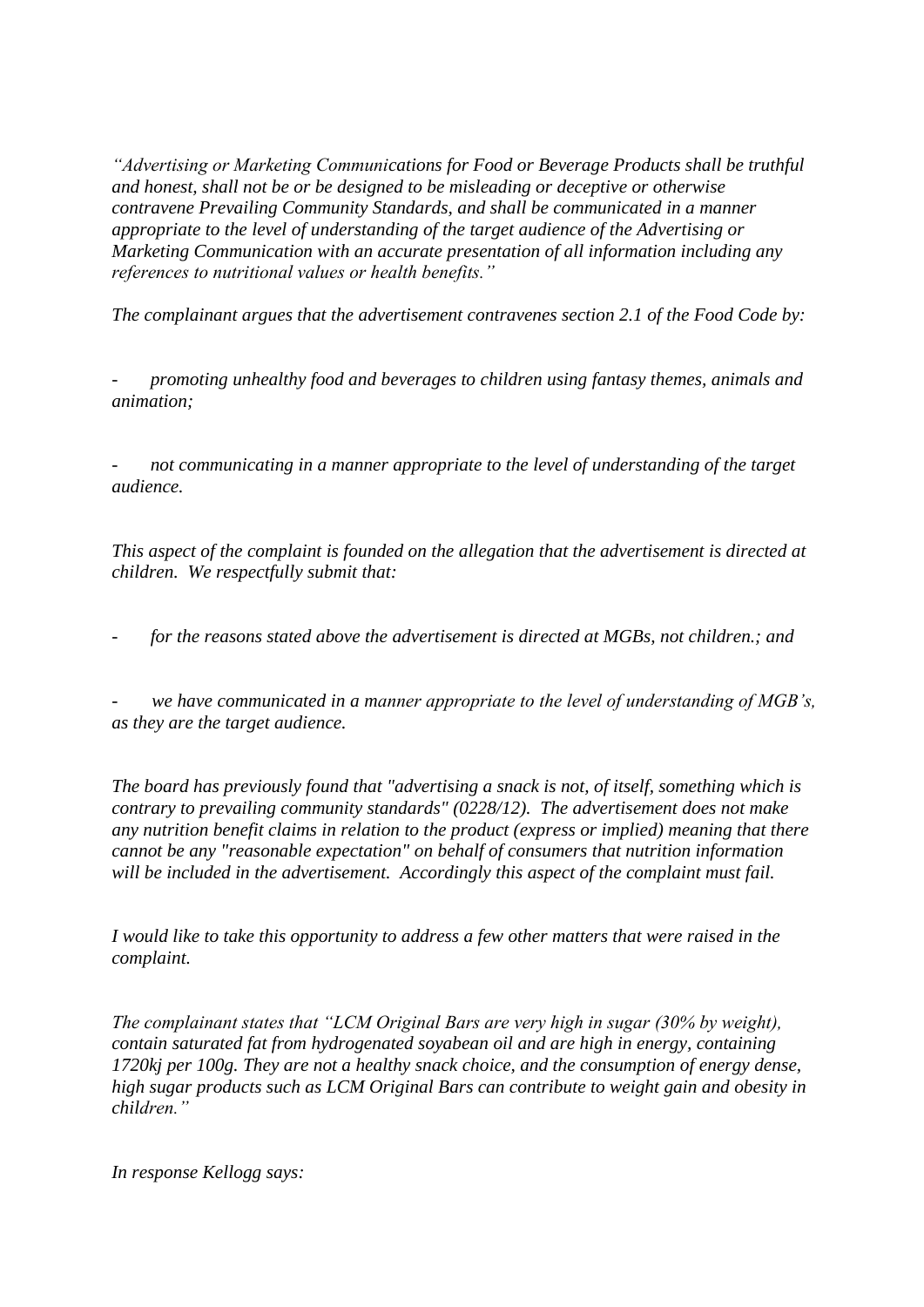*- Whilst LCMs contain 30% of sugar by weight, by virtue of their serve size, a bar contains less than 9g of sugar;*

*- An LCMs bar contains less than 430kj per serving.*

*We endeavour always promote good dietary habits by advertising LCMs in the context of a balanced school lunch containing a sandwich, fruit and water, as depicted in this advertisement. Furthermore, we purposely do not show the LCMs bar being consumed prior to the school lunch being eaten as we wish to encourage healthy eating habits and emphasise the treat like nature of our product. Only one LCM bar is depicted in the lunchbox meaning that the advertisement does not encourage overconsumption.*

*In relation to physical activity, the advertisement shows children in a playground being active and engaging in a range of physical activities, which we submit, promotes the importance of an active lifestyle. Whilst the main character is seated during this advertisement, it would be reasonable to infer that once the child has finished their lunch, he would join his friends and take part in various physical activities in the school playground.* 

*In relation to the statement made by the complainant that the App "…expressly encourages daily consumption, with the promotional website stating "We know how much your kids enjoy being surprised, which is why we want to help you create fun messages to write on their LCMs wrappers everyday", we contend that the reference to "everyday" relates to the generation of a new Exciting Fact everyday and not consumption of our product everyday. Further, the advertisement the subject of the complaint do not include this statement. We submit that the phrase "LCMs write on wrappers Exciting Facts. Another fun way to surprise them" does not in any way suggest that LCMs are to be consumed in excess or every day. We endeavour to convey to MGB"s that LCMs is a product that may be enjoyed from time to time as part of a balanced diet.* 

*Accordingly (and while not expressly raised by the complainant), the advertisement does not breach section 2.2 of the Food Code.*

*Conclusion* 

*For the reasons stated above the complaint should be dismissed in its entirety.* 

*Kellogg is pleased to have had the opportunity to respond to this complaint and to confirm its support for the ASB and the codes to which Kellogg is subject.*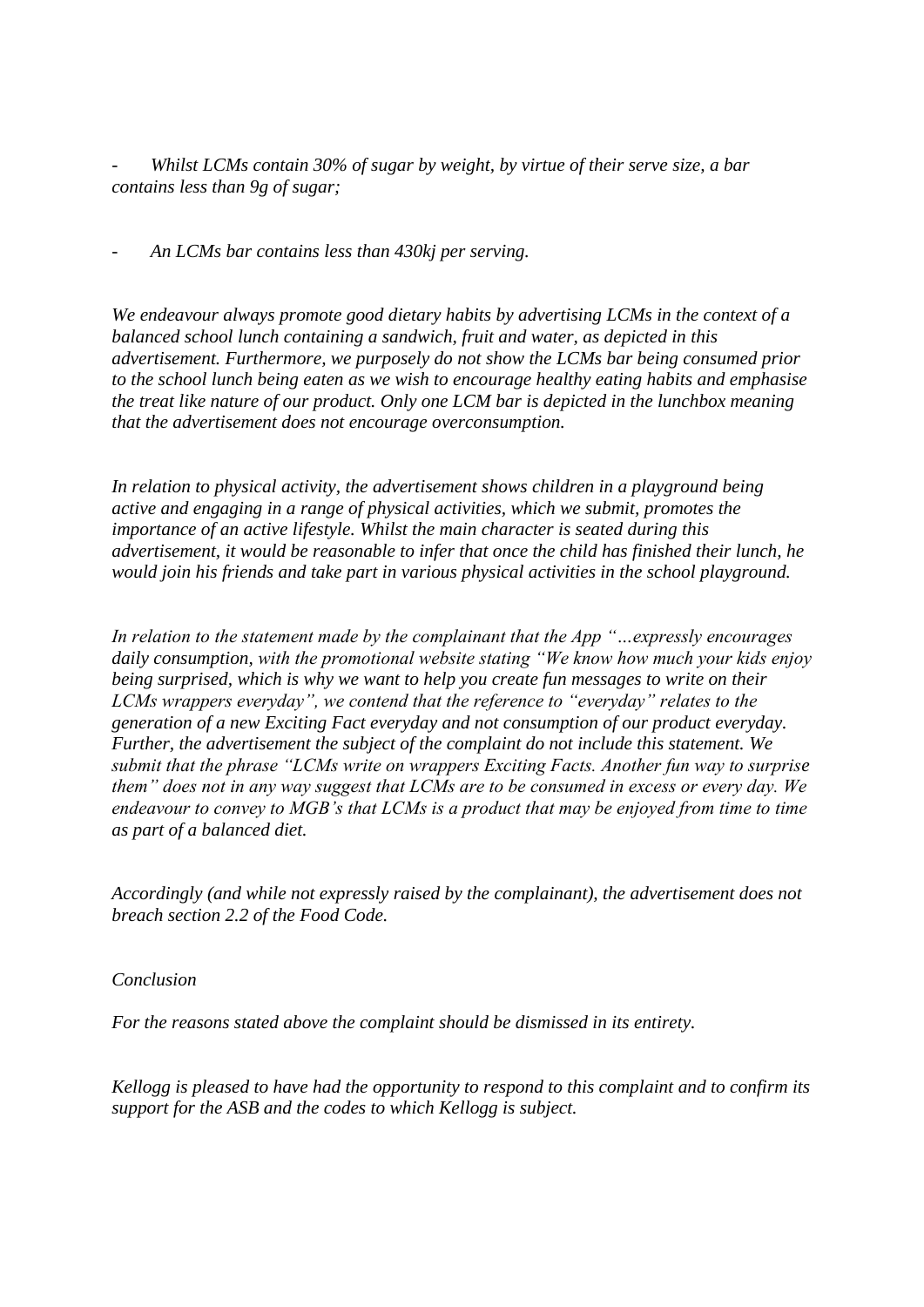#### **THE DETERMINATION**

The Advertising Standards Board (Board) considered whether this advertisement breaches the AANA Code for Advertising and Marketing Communications to Children (the Kids Code), the AANA Food and Beverages Advertising and Marketing Communications Code (the Food Code), and the AFGC Responsible Children"s Marketing Initiative of the Australian Food and Grocery Council (AFGC RCMI).

The Board reviewed the advertisement and noted the advertiser"s response.

The Board noted the complainant's concern that the advertisement breaches the RCMI because it appeared in media directed primarily to children, is an advertisement directed primarily to children and Kelloggs LCM bars are not a healthy dietary choice. In addition the advertisement does not encourage healthy dietary habits or a healthy lifestyle.

The Board firstly considered whether the advertisement met the requirements of the AFGC RCMI. The Board noted that under the AFGC RCMI the relevant requirement is that the company does not advertise food and beverage products to children under 12 in "media" unless those products represent healthy dietary choices.

Media is defined as: "Media means television, radio, print, cinema and third-party internet sites where the audience is predominantly children and/or having regard to the theme, visuals, and language used are directed primarily to children."

The Board noted the RCMI Initiative provides that advertising or marketing communication activities are captured under the RCMI Initiative if:

1. the audience of the communication activity is predominantly children; or

2. the media in which the communication activity appears is clearly directed primarily to children; or

3. the communication activities are, regardless of the audience, clearly directed primarily to children.

The Board also noted that it should consider whether the themes, visuals, language and concepts are those that are attractive to children under 12.

The Board noted the information provided by the complainant that the advertisement was viewed during programs such as Skippy, RSPCA Animal Rescue and Problem Child 2. The Board noted that the airing of the advertisement during these programs were not intended by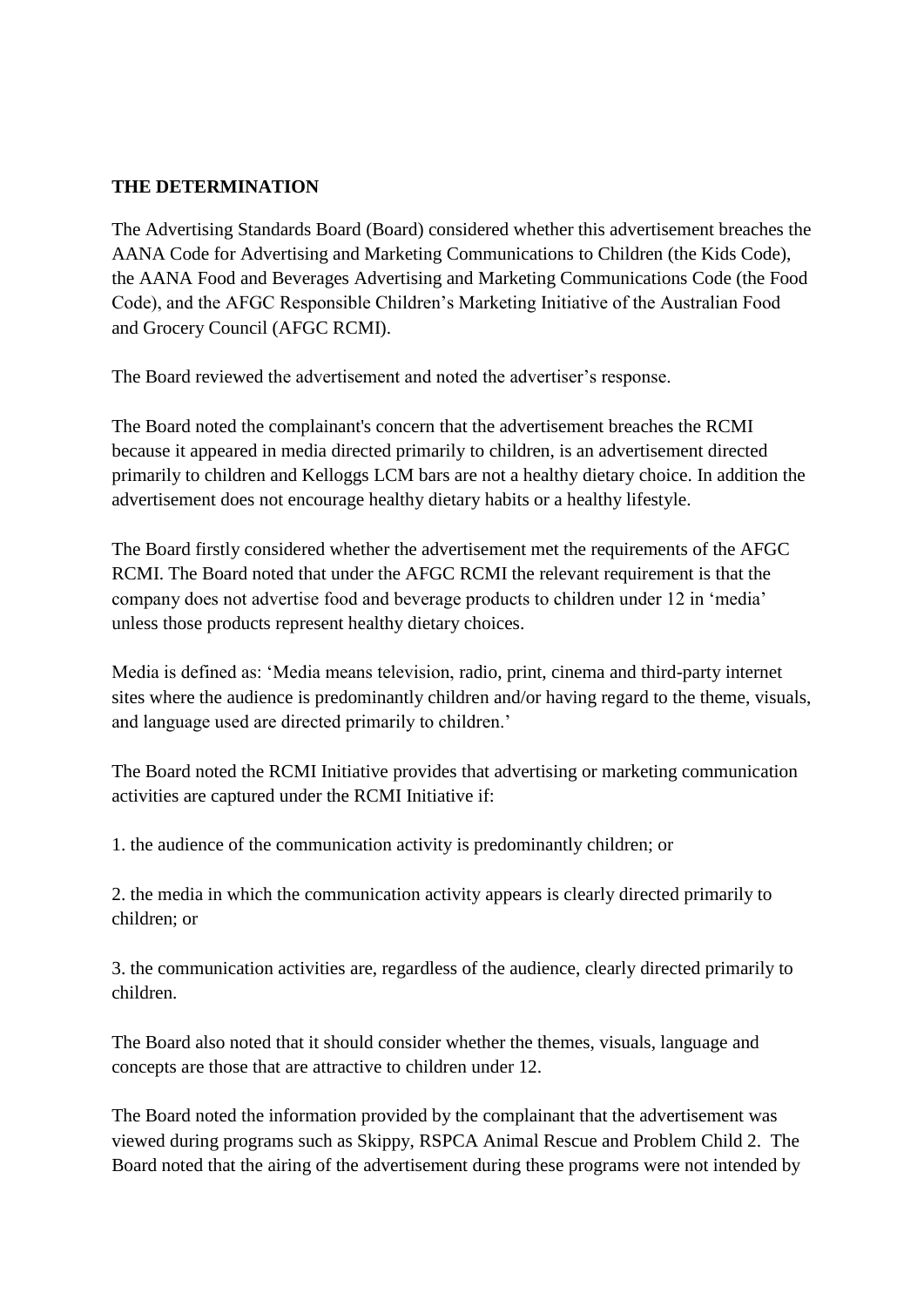the advertiser but were station directed bonus slots that were outside of the request times of the advertiser. However, the Board considered that Skippy is a program that regardless of the audience is clearly directed primarily to children. The Board noted that whilst Problem Child 2 and RSPCA Animal Rescue could be of appeal to children, they are directed at a family audience and not directed primarily to children. The Board noted that the programs in which the advertisement was broadcast do not have audiences which are predominantly children.

However, on this basis the Board determined that the advertisement was broadcast in programs which regardless of the audience, are clearly directed primarily to children.

The Board noted that the AFGC RCMI requires that the Board also consider whether the "communication activities are, regardless of the audience, clearly directed primarily to children under 12".

The Board noted the dictionary definition of 'primarily' is 'in the first place' and that to be within the AFGC RCMI the Board must find that the advertisement is aimed in the first instance at children. The Board considered the theme of the advertisement (young boy imagining how his school friend is transformed into a dinosaur), the visuals (the young boy watching another boy trying to access the building and taking the shape of a Stegosaurus) and the language used (child"s voice reading the facts, then the female voiceover stating "LCM write on facts are another way you can surprise them").

The Board agreed that the advertisement is obviously aimed at the grocery buyer as children are generally not the member in the home who buys the groceries for the family, and that the depiction of an adult hand writing the facts on the LCM bar at the kitchen bench with the inclusion of a lunch box that contains an apple and a sandwich on a plate indicates that the advertisement is aiming at an audience of parents or those responsible for buying groceries and/or preparing the lunch boxes for children.

However, in this instance, the Board agreed that the primary focus of the advertisement would be to attract children because of the focus on the young boy holding the LCM bar and reading the fact written on the bar. The Board noted that the focus of the advertisement is then predominantly on the young boy watching his mate transform into an enormous cardboard like dinosaur. The Board noted that the larger portion of the advertisement is spoken through the mind of a child and in a childlike manner and the boy sounds surprised by the fact that he reads "a Stegosaurus" brain was the size of a walnut?" The Board noted it had previously considered a similar advertisement for LCM bars (0228/12) where it found that the advertisement was not directed primarily to children. In that instance the Board noted that the voice over made reference to artificial colours and flavours and determined that this reference was clearly intended to be of appeal to the main grocery buyer. The Board considered that in the current advertisement the language as well as the theme and visuals are clearly directed primarily to children under 12.

The Board noted that as the advertisement is directed primarily to children and has been shown in programming directed to kids, it must comply with the Advertising Messages requirements of the AFGC RCMI. The AFGC, RCMI requires that: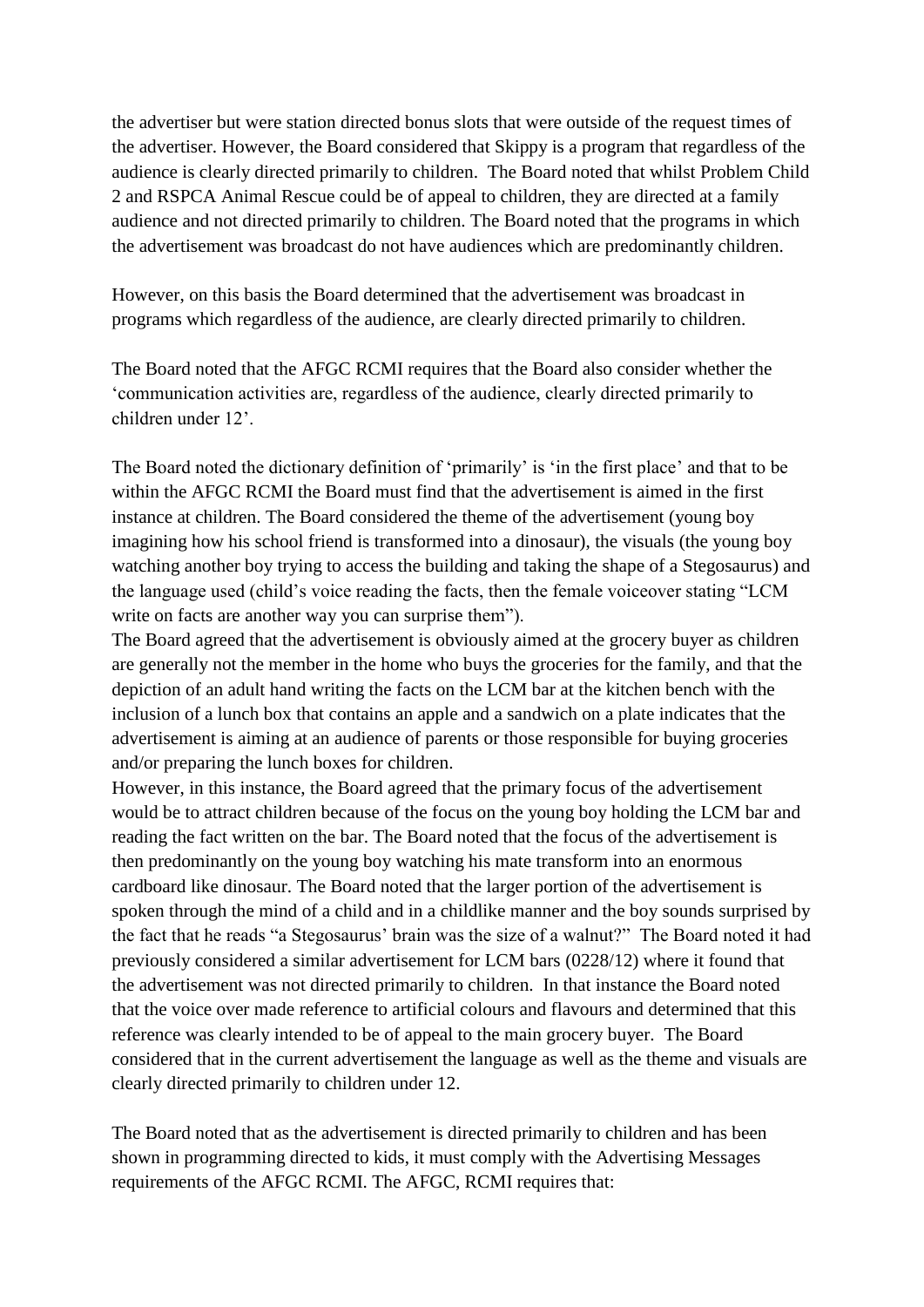Participants will not advertise food and beverage products to children under 12 in media unless:

1. those products represent healthy dietary choices, consistent with established scientific or Australian government standards

## And

2. the advertising and/or marketing communication activities reference, or are in the context of, a healthy lifestyle, designed to appeal to the intended audience through messaging that encourages:

· good dietary habits, consistent with established scientific or government criteria

## physical activity

The Board first considered whether the product is a healthy dietary choice. The Board noted the advertiser"s response that the advertised products, LCMs do not meet the Kellogg Global Nutrient Criteria for a healthier dietary choice.

On the basis of the confirmation by the advertiser, that the product does not meet the criteria for a healthier choice product, the Board noted that the product was not a healthier dietary choice and is not permitted to be advertised to children under 12.

The Board also considered whether or not the advertising and/or marketing communication activities, reference, or are in the context of, a healthy lifestyle, designed to appeal to the intended audience through messaging that encourages:

- Good dietary habits, consistent with established scientific or government criteria; and
- Physical activity

The Board noted that that requirement is a positive obligation on the advertiser to ensure that the advertisement encourages both good dietary habits and physical activity.

The Board noted that the advertisement showed images of a lunch box on the lap of the young boy as well as on the kitchen bench at home that includes a sandwich and some fruit. The Board noted however, the boy is not seen consuming any of the food from the lunchbox, nor does the voiceover refer to consumption of the other contents of the lunchbox prior to eating the LCM bar. Some members of the Board considered that the depiction of the product in association with a sandwich and the other products is sufficient to establish a context of overall good dietary habits. However the majority of the Board concluded that the depiction of a healthier choice product on a kitchen bench does not necessarily encourage good dietary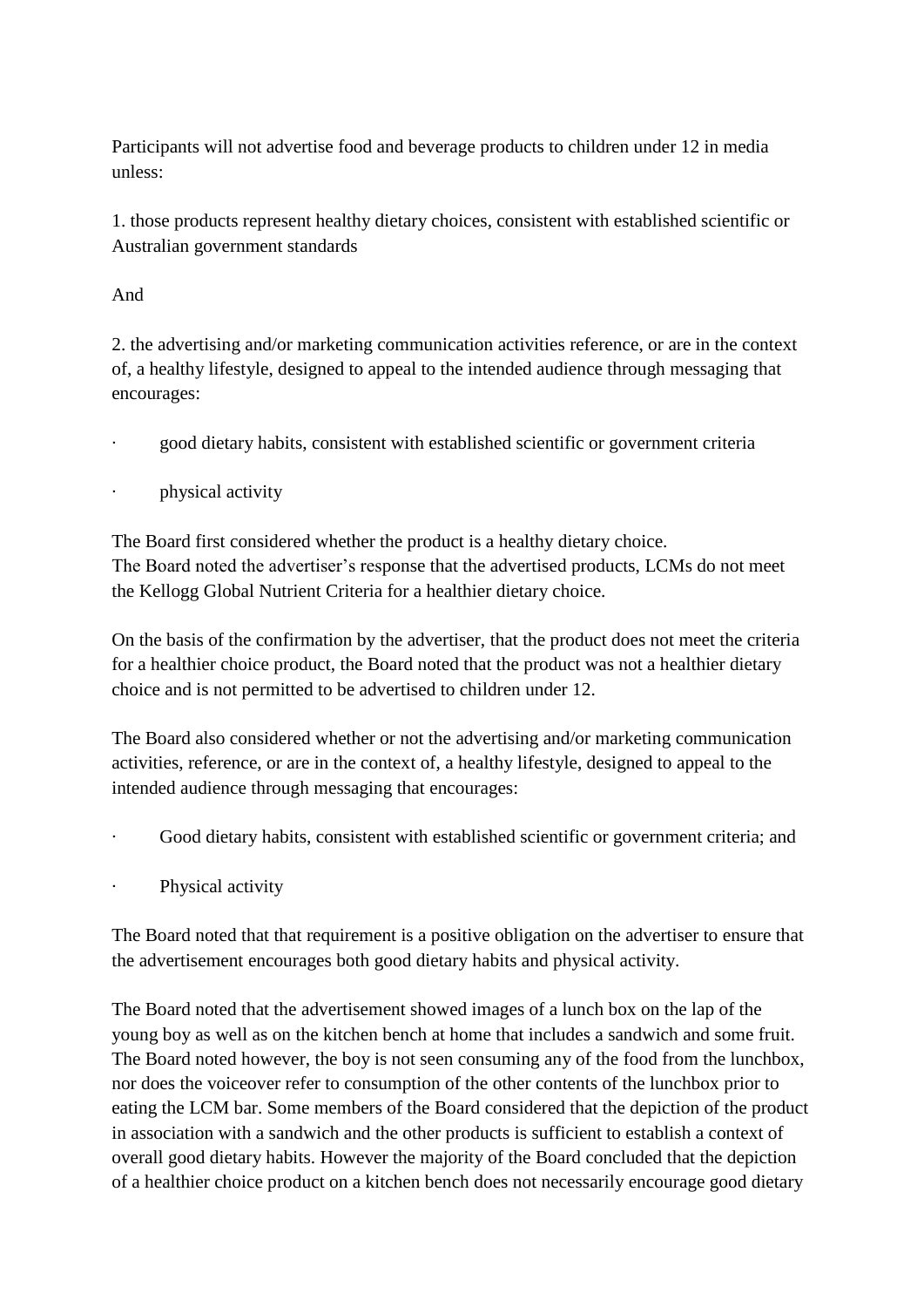habits and that this advertisement did not depict the product in the context of a healthy lifestyle that would encourage good dietary habits.

The Board then considered whether the advertisement referenced or was in the context of encouraging physical activity. The Board noted that a possible interpretation in this instance is that the boy is sitting down to eat his lunch before being allowed to head off to play. However, in the Board"s view the fact that the advertisement depicts a school playground does not amount to an implication or encouragement of physical activity by children. The Board noted that in a previous case considered by the Board (ref: 0228/12) the advertisement depicted a school playground scene where children were actively moving about and this was dismissed. The Board considered that this advertisement does not feature any characters participating in physical activity and that there are no verbal or visual references to children taking part in physical activity.

The Board determined that the advertisement did not include messaging that encourages good dietary habits, consistent with established scientific or government criteria nor did it encourage physical activity. The Board therefore determined that the advertisement is in breach of the advertising messaging requirement of the RCMI.

The Board then considered whether the advertisement complied with the AANA Code for Advertising and Marketing Communications to Children. The definition of what is 'advertising and marketing communications to children' in the AANA Children's Code is largely the same as that in the RCMI. For the same reasons noted above, the Board considered that this advertisement is directed primarily to children.

The Board noted that for the provisions of the Children"s Code and Part 2 of the AANA Food and Beverages Code to apply the product must also be a children"s product. "Product" is defined in the Children"s Code as meaning;

"goods, services and facilities which are targeted toward and have principal appeal to Children".

The Board determined that although Kellogg LCM bars are not consumed only by children, it is a snack product that is targeted toward and has principal appeal to Children and accordingly is a Product.

The Board agreed that in this instance the advertisement was directed to children, that the product is of principal appeal to children and therefore that the provisions of the Children's Code and of Part 3 of the AANA Food and Beverages Code are applicable in this case.

The Board considered whether the advertisement complied with Section 2.15(a) of the AANA Code for Advertising and Marketing Communications to Children. Section 2.15 (a) states that: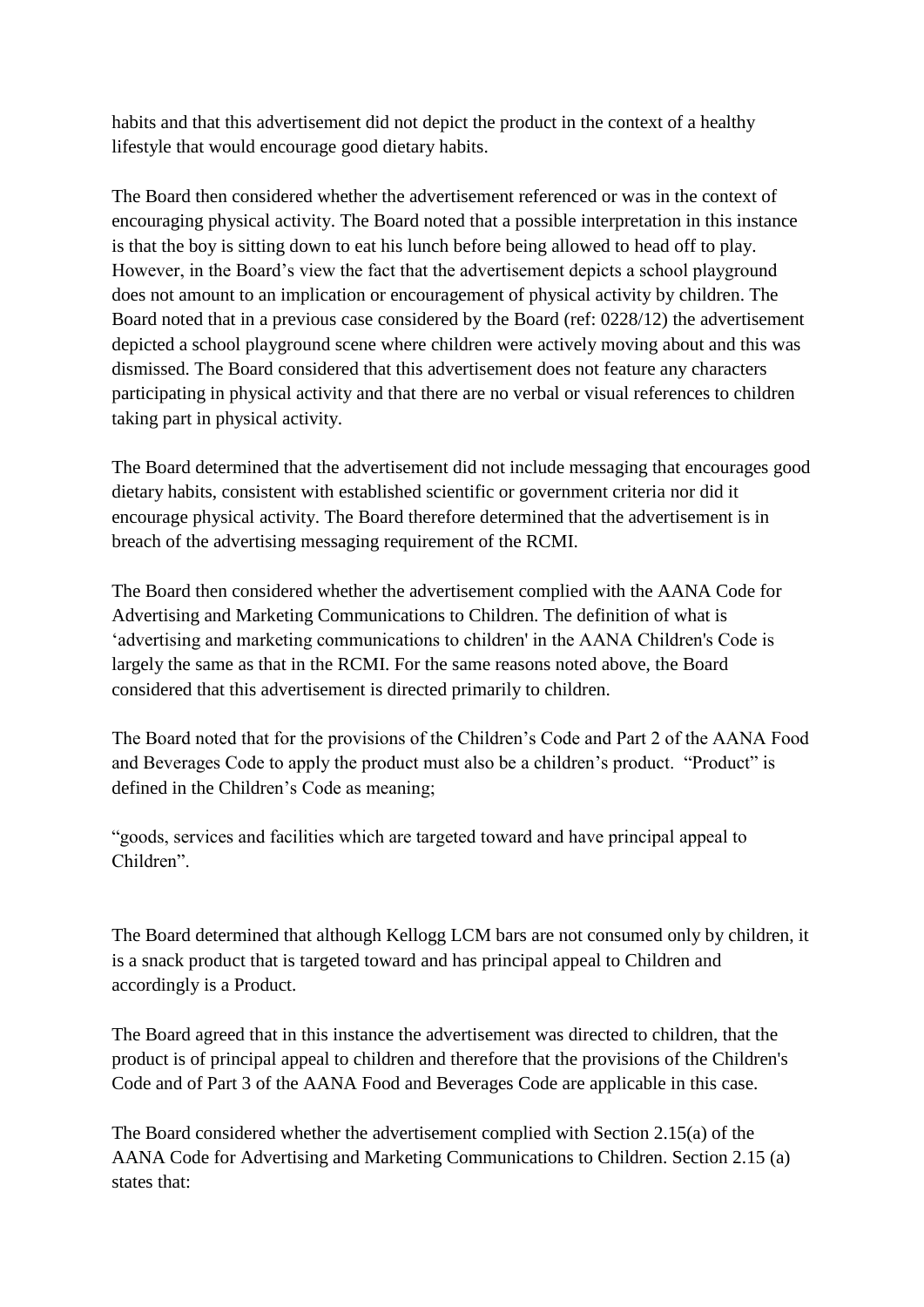Advertising or Marketing Communications to Children for food or beverages must neither encourage nor promote an inactive lifestyle or unhealthy eating or drinking habits.

The Board determined that the consumption of LCM bars as a snack product is not of itself encouraging or promoting unhealthy eating habits and that the advertisement does not promote an inactive lifestyle.

The Board considered that the advertisement did not breach section 2.15(a) of the Children"s Code or any other provision of the Children"s Code or of the provisions of Part 3 of the Food Code.

The Board lastly noted section 2.1 of the Food Code which provides that: "advertising or marketing communications for food or beverage product shall not…otherwise contravene Prevailing Community Standards…"

The Board considered that advertising LCM"s is not, of itself, something which is contrary to prevailing community standards and that there is nothing contrary to community standards in the manner in which the product is promoted in this particular advertisement.

The Board also noted section 2.2 which states: "the advertising or marketing communication…shall not undermine the importance of healthy or active lifestyles nor the promotion of healthy balanced diets, or encourage what would reasonably be considered excess consumption through the representation of product/s or portion sizes disproportionate to the setting/s portrayed or by means otherwise regarded as contrary to prevailing community standards."

The Board considered that the advertising or promotion of LCM bars as a snack is not, per se, inconsistent with or undermining of a balanced diet or healthy lifestyles. The Board also considered that there was nothing in the advertisement which suggested or promoted excess consumption and that it was clear that there was only one LCM bar packed into the lunch box.

The Board noted that the final scene in the advertisement included visuals of some fruit, a sandwich and a box of LCM bars and that there is no suggestion about the frequency of consumption of the bars.

The Board determined that the advertisement did not breach Section 2.2 or any other provision of the AANA Food Code.

Finding that the advertisement breached the advertising messaging requirements of the AFGC RCMI, the Board upheld the complaint.